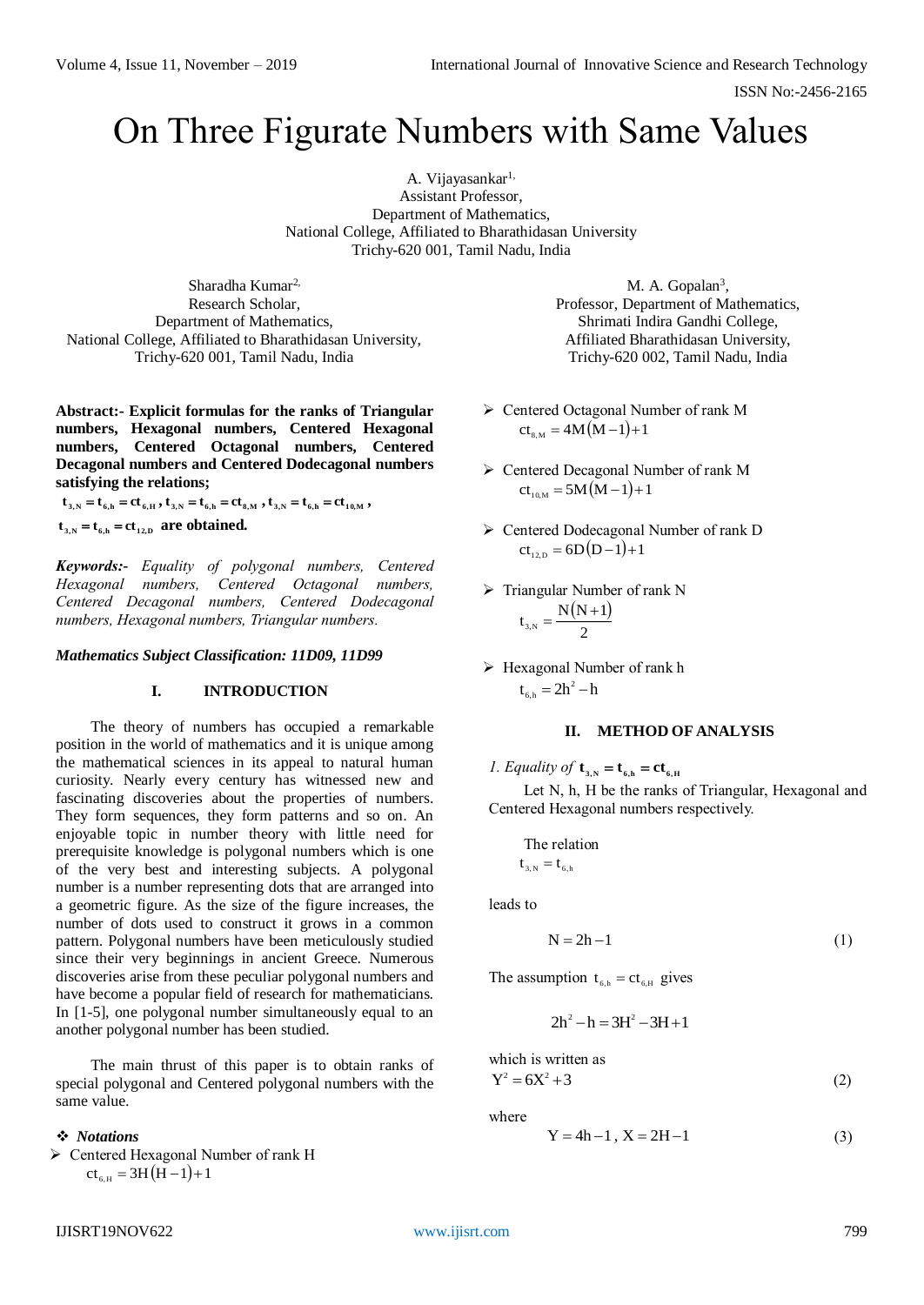ISSN No:-2456-2165

To obtain the other solutions of (2), consider the pell equation

$$
Y^2 = 6X^2 + 1
$$

whose general solution is given by

$$
\widetilde{Y}_n = \frac{1}{2} f_n \quad , \quad \widetilde{X}_n = \frac{1}{2\sqrt{6}} g_n
$$

where 
$$
f_n = (5 + 2\sqrt{6})^{n+1} + (5 - 2\sqrt{6})^{n+1}
$$
,  
\n $g_n = (5 + 2\sqrt{6})^{n+1} - (5 - 2\sqrt{6})^{n+1}$ ,  $n = -1, 0, 1,...$ 

Applying Brahmagupta Lemma between  $(X_0, Y_0)$  and  $(X_n, Y_n),$  $(\tilde{\mathbf{X}}_n, \tilde{\mathbf{Y}}_n)$ , the other integer solutions of (2) are given by

$$
X_{n+1} = \frac{1}{2} f_n + \frac{3}{2\sqrt{6}} g_n
$$
  

$$
Y_{n+1} = \frac{3}{2} f_n + \frac{3}{\sqrt{6}} g_n
$$

In view of  $(1)$  and  $(3)$ , we get

$$
h_{n+1} = \frac{1}{4} \left( \frac{3}{2} f_n + \frac{3}{\sqrt{6}} g_n + 1 \right)
$$
  

$$
N_{n+1} = \frac{3}{4} f_n + \frac{3}{2\sqrt{6}} g_n + \frac{1}{2}
$$
  

$$
H_{n+1} = \frac{1}{2} \left( \frac{1}{2} f_n + \frac{3}{2\sqrt{6}} g_n + 1 \right)
$$
  
Note that the values of  
 $t_{3,N_{n+1}} = t_{6,h_{n+1}} = ct_{6,H_{n+1}}$ ,  $n = 0, 1, 2, ...$ 

A few numerical examples satisfying the relations are given in the Table: 1 below:

| n              | n+l    | $n+1$ | $H_{n+1}$ | $= t_{6,h_{n+1}}$<br>$=ct_{6,H_{n+1}}$<br>$\mathbf{t}_{3,N_{n+1}}$ |
|----------------|--------|-------|-----------|--------------------------------------------------------------------|
|                | 13     |       | 6         | 91                                                                 |
|                | 133    | 67    | 55        | 8911                                                               |
| $\overline{2}$ | 1321   | 661   | 540       | 873181                                                             |
| 3              | 13081  | 6541  | 5341      | 85562821                                                           |
| 4              | 129493 | 64747 | 52866     | 8384283271                                                         |

Table: 1:- Numerical Examples

2. Equality of  $\mathbf{t}_{3,N} = \mathbf{t}_{6,h} = c\mathbf{t}_{8,M}$ 

Let N, h, M be the ranks of Triangular, Hexagonal and Centered Octagonal numbers respectively.

The relation

$$
\mathbf{t}_{3,N} = \mathbf{t}_{6,h}
$$

leads to

$$
N = 2h - 1 \tag{4}
$$

The assumption  $t_{6,h} = ct_{8,M}$  gives  $2h^2 - h = 4M^2 - 4M + 1$ 

which is written as

$$
Y^2 = 8X^2 + 1\tag{5}
$$

where

$$
Y = 4h - 1, X = 2M - 1
$$
 (6)

The general solution of (5) is given by

$$
Y_n = \frac{1}{2} f_n
$$
,  $X_n = \frac{1}{4\sqrt{2}} g_n$ 

where 
$$
f_n = (3 + 2\sqrt{2})^{n+1} + (3 - 2\sqrt{2})^{n+1}
$$
,  
\n $g_n = (3 + 2\sqrt{2})^{n+1} - (3 - 2\sqrt{2})^{n+1}$ ,  $n = -1, 0, 1, ...$ 

In view of  $(4)$  and  $(6)$ , we get

$$
h_n = \frac{1}{8} (f_n + 2)
$$
  

$$
N_n = \frac{1}{4} f_n - \frac{1}{2}
$$
  

$$
M_n = \frac{1}{8} \left( 4 + \frac{1}{\sqrt{2}} g_n \right)
$$

Note that the values of  $t_{3,N_n} = t_{6,h_n} = ct_{8,M_n}$ , n = 0, 2, 4,...

A few numerical examples satisfying the relations are given in the Table: 2 below:

| n                       |      |     | М   | $= t_{6,h_n} = ct_{8,M_n}$<br>$\mathbf{t}_{3,N_n}$ |
|-------------------------|------|-----|-----|----------------------------------------------------|
|                         |      |     |     |                                                    |
|                         | 49   | 25  | 18  | 1225                                               |
|                         | 1681 | 841 | 595 | 1413721                                            |
| T11A1<br>1 <sub>1</sub> |      |     |     |                                                    |

Table 2:- Numerical Examples

## 3. Equality of  $\mathbf{t}_{3,N} = \mathbf{t}_{6,h} = c\mathbf{t}_{10,M}$

Let N, h, M be the ranks of Triangular, Hexagonal and Centered Decagonal numbers respectively.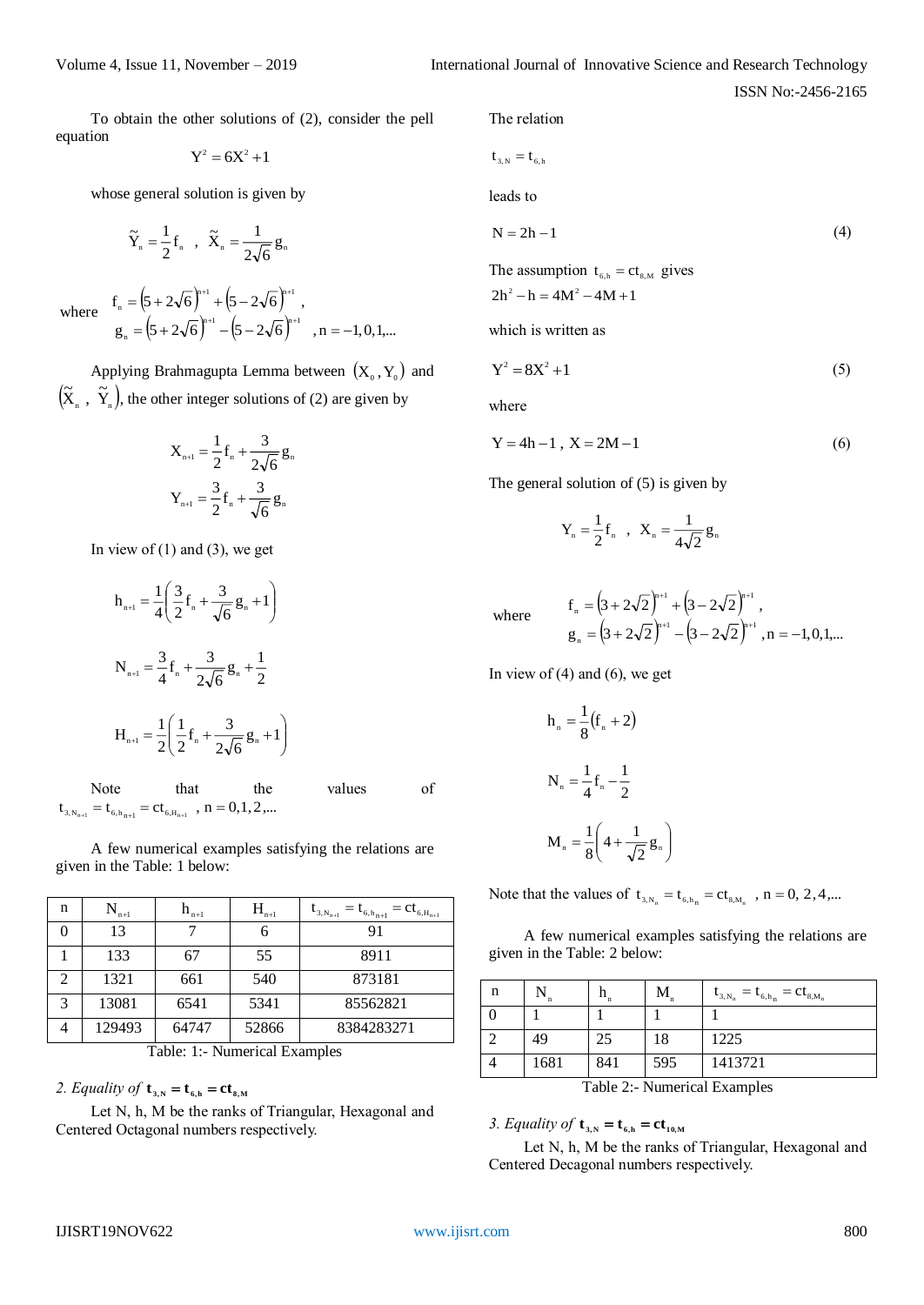The relation

 $t_{3,N} = t_{6,h}$ 

leads to

 $N = 2h - 1$  (7)

The assumption  $t_{6,h} = ct_{10,M}$  gives

 $2h^2 - h = 5M^2 - 5M + 1$ 

which is written as

$$
Y^2 = 10X^2 - 1\tag{8}
$$

where  $Y = 4h - 1$ ,  $X = 2M - 1$  (9)

To obtain the other solutions of (8), consider the pell equation  $Y^2 = 10X^2 + 1$ 

whose general solution is given by

$$
\widetilde{Y}_s = \frac{1}{2} f_s , \quad \widetilde{X}_s = \frac{1}{2\sqrt{10}} g_s
$$

where

$$
f_s = (19 + 6\sqrt{10})^{3+1} + (19 - 6\sqrt{10})^{3+1},
$$
  
\n
$$
g_s = (19 + 6\sqrt{10})^{3+1} - (19 - 6\sqrt{10})^{3+1}, s = -1, 0, 1, ...
$$

Applying Brahmagupta Lemma between  $(X_0, Y_0)$  and  $(\tilde{\mathrm{X}}_{\mathrm{s}} \; , \; \tilde{\mathrm{Y}}_{\mathrm{s}}),$  $(\tilde{X}, \tilde{Y},)$ , the other integer solutions of (8) are given by

$$
X_{s+1} = \frac{1}{2}f_s + \frac{3}{2\sqrt{10}}g_s
$$

$$
Y_{s+1} = \frac{3}{2}f_s + \frac{5}{\sqrt{10}}g_s
$$

In view of  $(7)$  and  $(9)$ , we get

$$
h_{s+1} = \frac{1}{4} \left( \frac{3}{2} f_s + \frac{5}{\sqrt{10}} g_s + 1 \right)
$$
  

$$
N_{s+1} = \frac{3}{4} f_s + \frac{5}{2\sqrt{10}} g_s - \frac{1}{2}
$$
  

$$
M_{s+1} = \frac{1}{2} \left( \frac{1}{2} f_s + \frac{3}{2\sqrt{10}} g_s + 1 \right)
$$

Note that the values of  $t_{3,N_{s+1}} = t_{6,N_{s+1}} = ct_{10,M_{s+1}}$ , s = -1,1,3,...

Volume 4, Issue 11, November – 2019 **International Journal of Innovative Science and Research Technology** 

ISSN No:-2456-2165

A few numerical examples satisfying the relations are given in the Table: 3 below:

| S                            |        |           |                                | $= t_{6,h_{s+1}} = ct_{10,M_{s+1}}$<br>$t_{3,N_{s+1}}$ |
|------------------------------|--------|-----------|--------------------------------|--------------------------------------------------------|
|                              | $s+1$  | $h_{s+1}$ | $\mathbf{M}_{_{\mathrm{s+l}}}$ |                                                        |
|                              |        |           |                                |                                                        |
|                              |        |           |                                |                                                        |
|                              | 2221   | 1111      | 703                            | 2467531                                                |
| 3                            | 320340 | 160170    | 101300                         | 5.13089E+12                                            |
|                              |        |           |                                |                                                        |
| Table 3:- Numerical Examples |        |           |                                |                                                        |

*4. Equality of*  $\mathbf{t}_{3,N} = \mathbf{t}_{6,h} = \mathbf{c} \mathbf{t}_{12,D}$ 

Let N, h, D be the ranks of Triangular, Hexagonal and Centered DoDecagonal numbers respectively.

The relation  ${\rm t}_{_{3,\rm N}}={\rm t}_{_{6,\rm h}}$ 

leads to  
\n
$$
N = 2h - 1
$$
\n(10)

The assumption 
$$
t_{6,h} = ct_{12,D}
$$
 gives

$$
2h^2 - h = 6D^2 - 6D + 1
$$

which is written as  $Y^2 = 12X^2 - 3$  (11)

where

$$
Y = 4h - 1, X = 2D - 1
$$
 (12)

To obtain the other solutions of (11), consider the pell equation

$$
Y^2 = 12X^2 + 1
$$

whose general solution is given by

$$
\widetilde{Y}_\text{\tiny n}=\frac{1}{2}f_\text{\tiny n}\quad,\quad \widetilde{X}_\text{\tiny n}=\frac{1}{4\sqrt{3}}\,g_\text{\tiny n}
$$

where

$$
f_{n} = (7 + 4\sqrt{3})^{n+1} + (7 - 4\sqrt{3})^{n+1},
$$
  
\n
$$
g_{n} = (7 + 4\sqrt{3})^{n+1} - (7 - 4\sqrt{3})^{n+1}, n = -1, 0, 1, ...
$$

Applying Brahmagupta Lemma between  $(X_0, Y_0)$  and  $(\widetilde{\textnormal{X}}_{_\textnormal{n}}$  ,  $\widetilde{\textnormal{Y}}_{_\textnormal{n}}$ ),  $(\widetilde{X}_n, \widetilde{Y}_n)$ , the other integer solutions of (11) are given by

$$
X_{n+1} = \frac{1}{2} f_n + \frac{\sqrt{3}}{4} g_n
$$

$$
Y_{n+1} = \frac{3}{2} f_n + \sqrt{3} g_n
$$